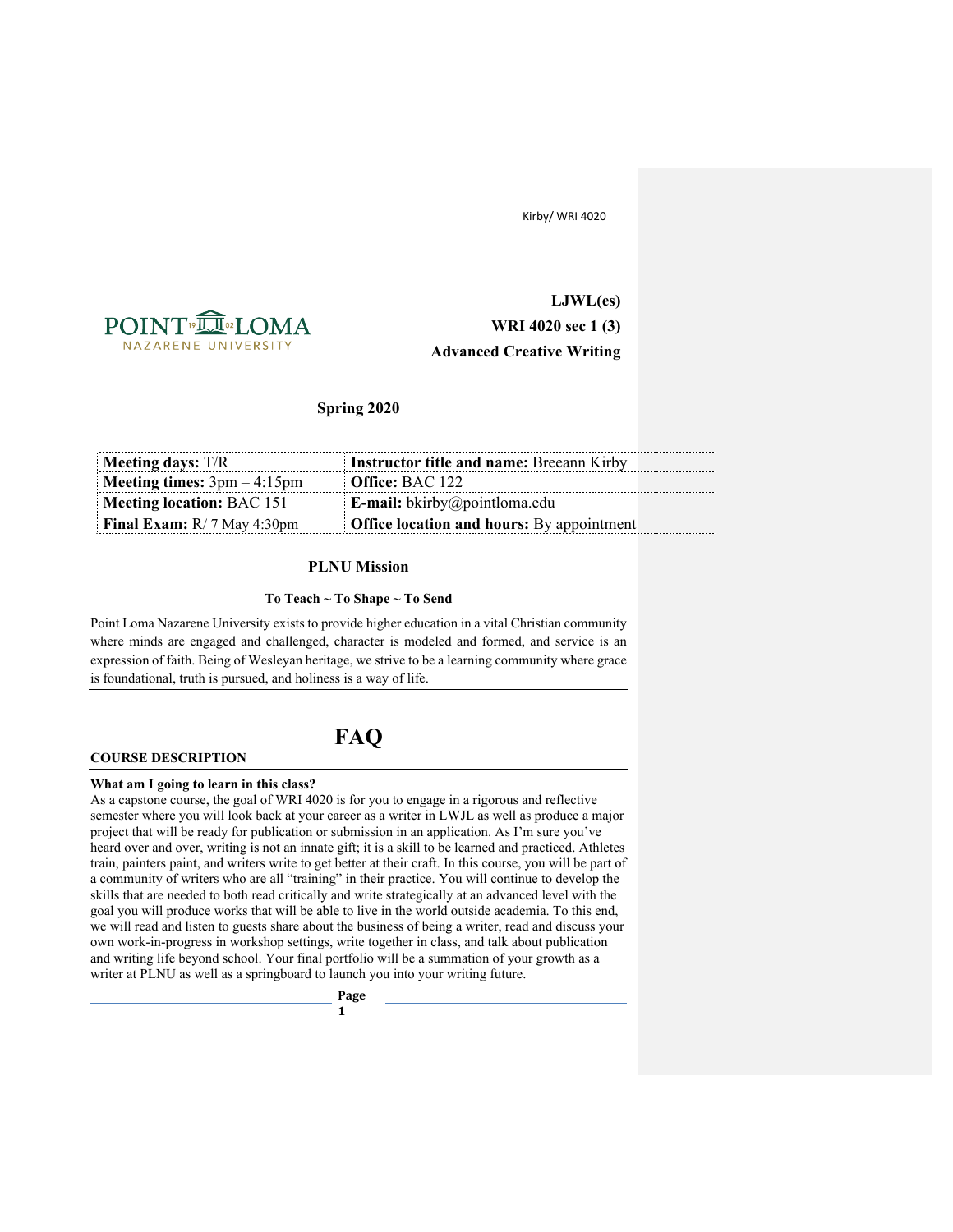The PLNU Catalog describes WRI 4020 as "A senior-level capstone course for writing majors and an advanced course for non-majors providing guided workshops, advanced practice, and advanced instruction in writing techniques and publication strategies used by professional writers."

The **Writing Program Learning Outcomes** are as follows:

1. Apply artistry and advanced skills in various forms and genres of writing;

2. Demonstrate knowledge of the conventions and terminology of various forms and genres of writing;

3. Engage in writing and editorial processes in a professional environment;

4. Present written work to live audiences, demonstrating strategies for audience engagement and oral communication.

The **Course Learning Outcomes (CLO)** for this class are as follows:

1. Identify targeted aspects of the writing craft in professional works of various genres;

2. Employ research techniques as necessary to create advanced works that address the demands of their genres;

3. Craft original creative work as part of a self-assigned, focused project;

4. Apply professional writing and formatting techniques in a portfolio of work suitable for grad school or writing career applications;

5. Apply workshop techniques for constructive criticism of peers and in turn take criticism and use it to improve their own work;

6. Format texts in a genre-appropriate and professional manner for submission to workshop and publication;

7. Present written work to live audiences, demonstrating strategies for audience engagement and oral communication.

#### **Why do I have to take this class?**

The short answer is that unless you are a writing major, you don't have to take this class, and if you are a writing major, this course is the capstone course for the writing program: it allows you to demonstrate the culmination of your skills as a writer. The better answer is that this class will make you a better critical thinker and writer—skills you can take from the classroom into many areas of your life. Being able to read, analyze, synthesize, and write effectively gives you agency<sup>1</sup> in whatever field you may enter.

<sup>1</sup> The ability to act with power and authority.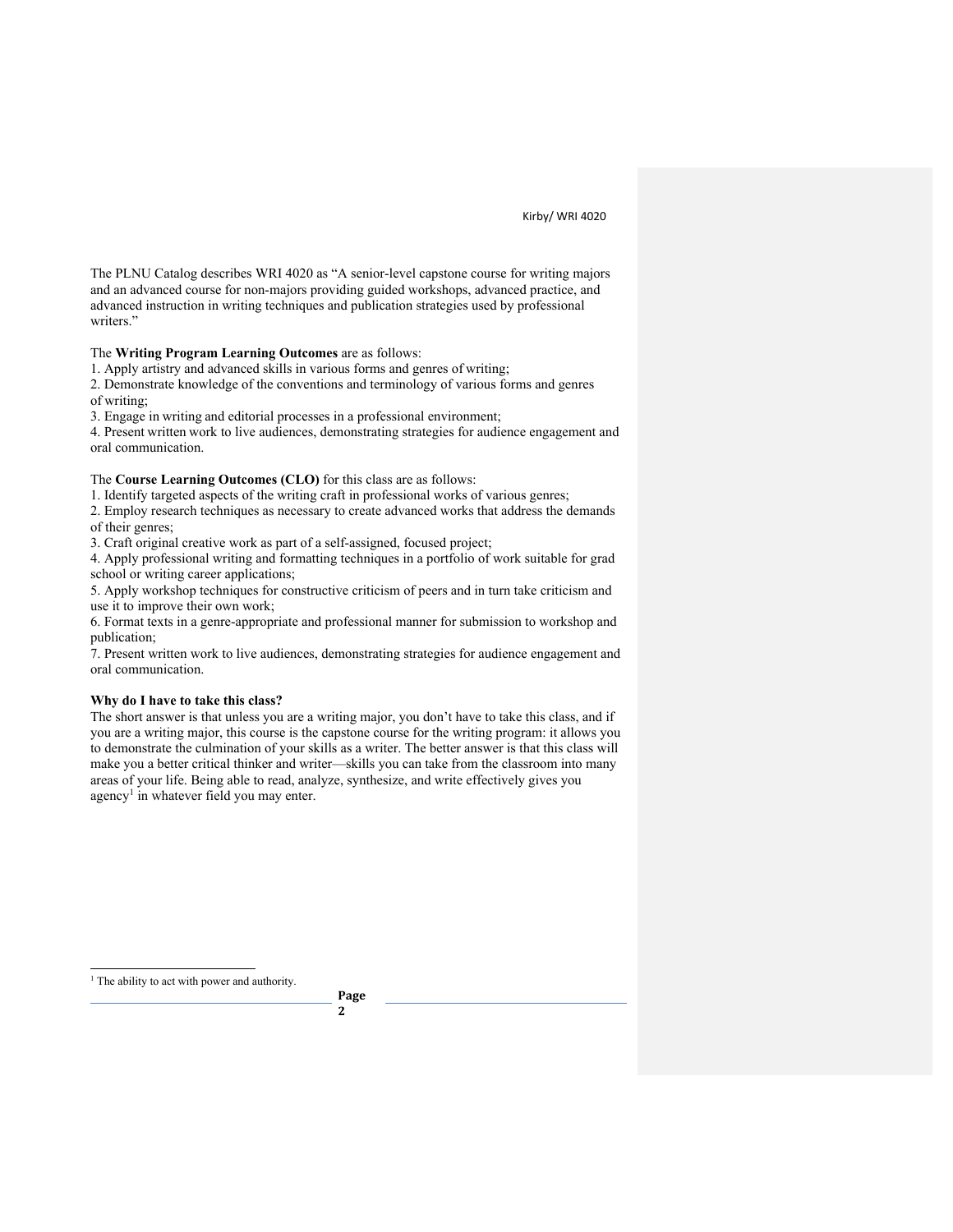## **REQUIRED TEXTS AND RECOMMENDED STUDY RESOURCES**

#### **What do I have to buy for this class?**

- 1. Friedman, Jane. *The Business of Being a Writer.* Chicago Univ Press, 2018. ISBN: 978-0-226-39316-2
- 2. Printouts from Canvas as well as your essays— plan your money accordingly (~\$50)
	- a. You will make copies of various pieces in your portfolios for the class to workshop b. Part of your grade will be printing out some essays on Canvas, annotating them, and turning them in to me.
- 3. Pocket folder (not a three-ring binder) to turn in your work.
- 4. Various office supplies (highlighters, pens, stapler, Scotch tape, paper for notes)

*\*\*In the interest of lightening the financial burden of college education, I have placed our additional readings on Canvas rather than constructing a course reader. It is your responsibility to PRINT these texts out for annotation purposes and bring them to class. PLNU COPYRIGHT POLICY Point Loma Nazarene University, as a non-profit educational institution, is entitled by law to use materials protected by the US Copyright Act for classroom education. Any use of those materials outside the class may violate the law.\*\**

### **Are there any resources I can use online and/or on campus to help me?**

Yes. The following are a few of my favorites.

**The Writers' Studio** is located in Bond Academic Center, room 159 http://www.pointloma.edu/experience/academics/schools-departments/departmentliterature-journalism-modern-languages/writers-studio.

**The Library** has not only many books but also databases that allow you to do specific searches for any topic you want. Further, it also contains very helpful librarians who can assist you.

**Canvas** will contain this syllabus, the assignments, some readings, and other fun sundries throughout the semester. Sometimes you might have to print them for class. Please check Canvas regularly.

**OneLook** is an online database of dictionaries www.onelook.com.

Wikipedia is an online encyclopedia www.wikipedia.org. Though this site can have errors from time to time, it is a wonderful place to look up any person, place, or event you encounter in your reading that you do not know. While I love Wikipedia for its ability to quickly provide information, DO NOT use this as a source for your papers. **Me** I am available to answer any questions you may have. You can schedule appointments to see me in class or email me—**please include "WRI 4020" in the subject** line of your emails to me.

## **ASSESSMENT AND GRADING**

## **How do I pass this class?**

- 1. Come to class
- 2. Do all the assignments
- 3.Turn them in on time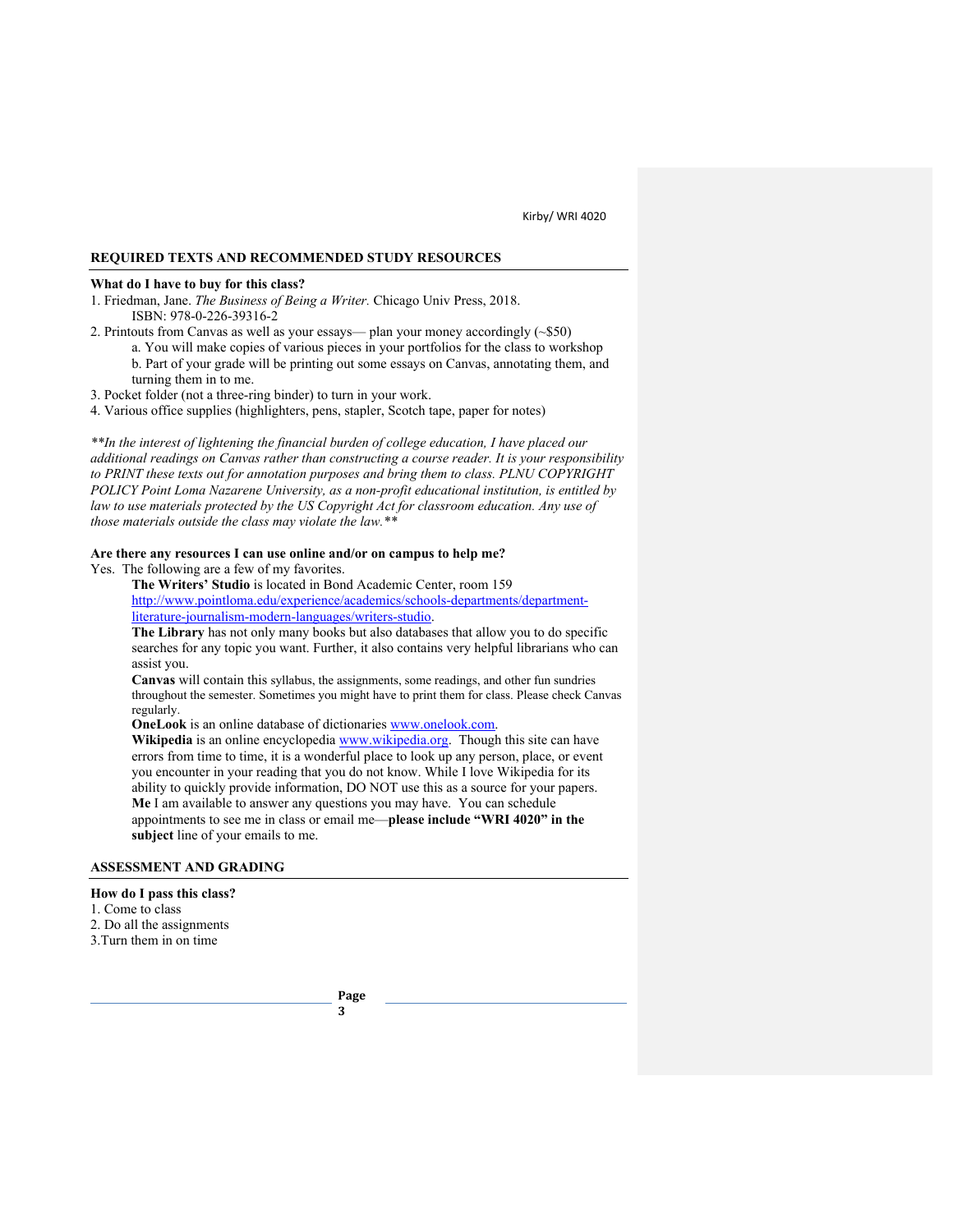#### **What specifically does that look like?**

This course has two goals: a capstone project that you can take into the world outside academia and a portfolio that is a summation of your evolution as a writer at PLNU. To these ends, we will spend time examining yourself, the business of being a writer, and workshopping/revising piece(s) for publication or a graduate school application.

That's a lot to pack into a semester course that meets for about an hour a few days a week. But we're going to give it the clichéd good college try by writing often. Writing skill is like a human muscle, if you exercise it regularly, it gets strong and doing the work gets easier.

Some of the writing will be curated pieces you've already written that exemplify you as a writer and a reflective essay. The capstone project will also be part of your portfolio. With this portfolio, I aim for you to gain insight into your writing niche or genre as well as insight into what kind of writing career (if any) you would want to pursue.

With all the writing we will do, the main thing is that you get your ideas clearly down on paper. Expressing your ideas well is the hardest part of being a writer (or any type of artist really). How many of us have had such a great image/story/idea in our heads but when we set it down on paper, it just looks flat (hee! See what I did there?)? I emphasize revision and process because most of us need to produce what Anne Lamott calls "shitty first drafts" before we can see where our ideas need work. Ideally for your capstone project, you already have a "shitty first draft" somewhere that you want to develop. But even if you do or don't, all of you will be heavily revising your capstone project so that it is the best you can possibly make it. And you will help each other find the good ideas, the clever sentences, and solid descriptions within your drafts, turning those first drafts into coherent and engaging final products. In those initial versions of a piece, you may not have perfect grammar, that's okay—no writer ever does. In the process of revision, the grammar gets cleaned up.

Writing is less like chipping away at a marble sculpture to reveal a finished piece and more like a caterpillar transforming into a butterfly: the end product may look nothing like your first draft. But the first draft carried all the source ideas (the DNA if you will) that lets you break your piece down to primordial goo and rebuild it as a butterfly.

There will be some sort of writing due almost every week, and the weeks we don't have anything due, I will be checking in to make sure that you are producing wordcount for your capstone project or revising it after a workshop. This isn't to scare you but to let you know the pacing of the writing.

## **So does this mean that my first drafts can be some stream of consciousness string of text I wrote during chapel right before class?**

Nope. That is not a first draft. That is what my writer friend calls "draft 0" and I call "spew." That in-chapel, quick putting down of your ideas is a NECESSARY part of writing, but not the "shitty first draft" that others can work with. Going back to our caterpillar/butterfly analogy: a caterpillar may look nothing like a butterfly, but it's still a viable organism—it can live and breathe on its own. Your first draft needs to look like a caterpillar.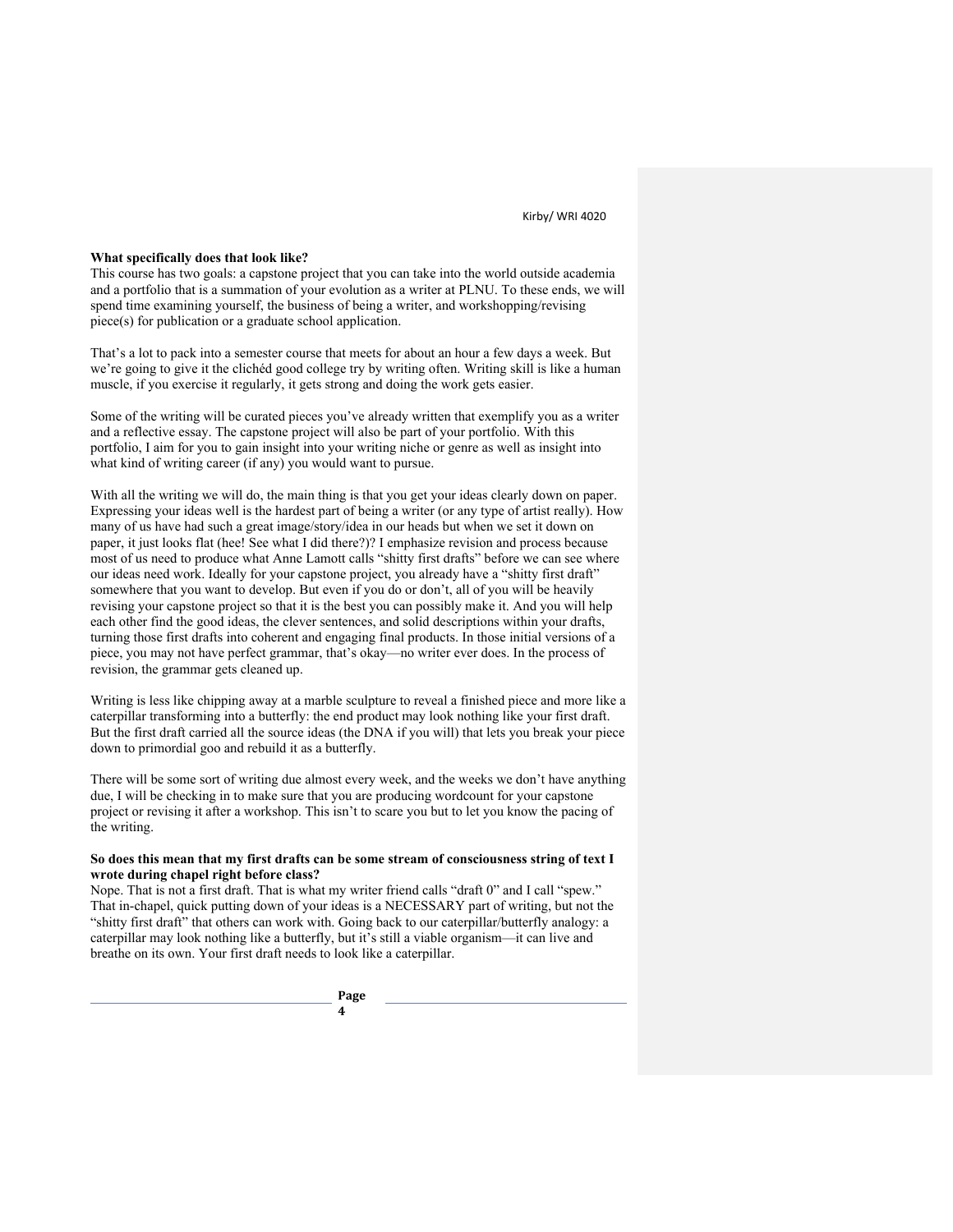## **Okay that's all fancy words and images but what does that practically look like in my busy life as a college student? What's the bare minimum I can get away with in a draft?** Unless done in class, you first draft needs to be

- a. Typed and double spaced in the appropriate format (the default is MLA);
- b. Demonstrate you have been thinking about the problem/topic you are writing about;
- c. Be free of typos.

## **Ha! So I do have to have perfect grammar in my first draft!**

No. Typos are not grammar mistakes. Typos are ignoring the things that you already do proficiently in your writing on social media, email, and texting. Things like not putting a period at the end of a sentence Or not capitalizing my name, which is breeann Kirby (another typo is spelling my name wrong—or your name, for that matter). Or when you are writing.<sup>2</sup> You need to have complete thoughts. Typos are one of my HUGE pet peeves. They are not just mistakes but a sign of disrespect to me and your peers who will be working with your writing. Most typos can be easily caught if you read through your paper at least once before you turn it in (pro tip: read your paper out loud. You'll catch a lot of stuff that way.) Because no one is a perfect proofreader, I will allow one typo every page (meaning if you have a five-page paper, you may have up to five typos total on any of the pages in that work).

### **What are the specific assignments?**

- **Contract (5%)** You will write a contract that will establish the grade you desire in this class and the expectations we will both fulfill for you to earn that grade. You will evaluate it once at the midterm.
- **Workshop (15%)** We will workshop your Capstone Writing Project (or sections of it) as an entire class throughout the semester. You will be required to write **Workshop Critiques** of at least 500 words for each of your colleagues' submissions to workshop.
- **Scholarship Map (3%)** For this assignment, you will make a visual map of how your time and courses taken at PLNU have influenced your mental landscape.
- **Annotated Bibliography (5%)** You will compile a list of works you feel have been meaningful to your development as a writer and thinker. This assignment will have a minimum of 10 sources.
- **Two Best (3%)** For this assignment, you should identify two pieces of writing that you consider your best work and write a short explanation to accompany your selections.
- **Presentations (14%)** You will give two presentations in this course. One will be about your capstone writing project and the other about where you would like to place your writing project (agent, publisher, graduate program, etc . . .).
- **Portfolio (35%)** Your portfolio will be specific to you so they all will differ in length and content, but all will demonstrate reflection on your evolution as a writer at PLNU and engagement in major revision of your work and include the following: **Introductory Reflection Essay (5%)** This essay will a critical reflection of yourself as a writer, using the elements of your portfolio as supporting evidence for your claims. **Table of Contents (1%)**

**Capstone Writing Project Proposal (7%)** This will be a formal document that outlines what you intend to do as your Capstone Writing Project.

<sup>2</sup> Note the three typos here.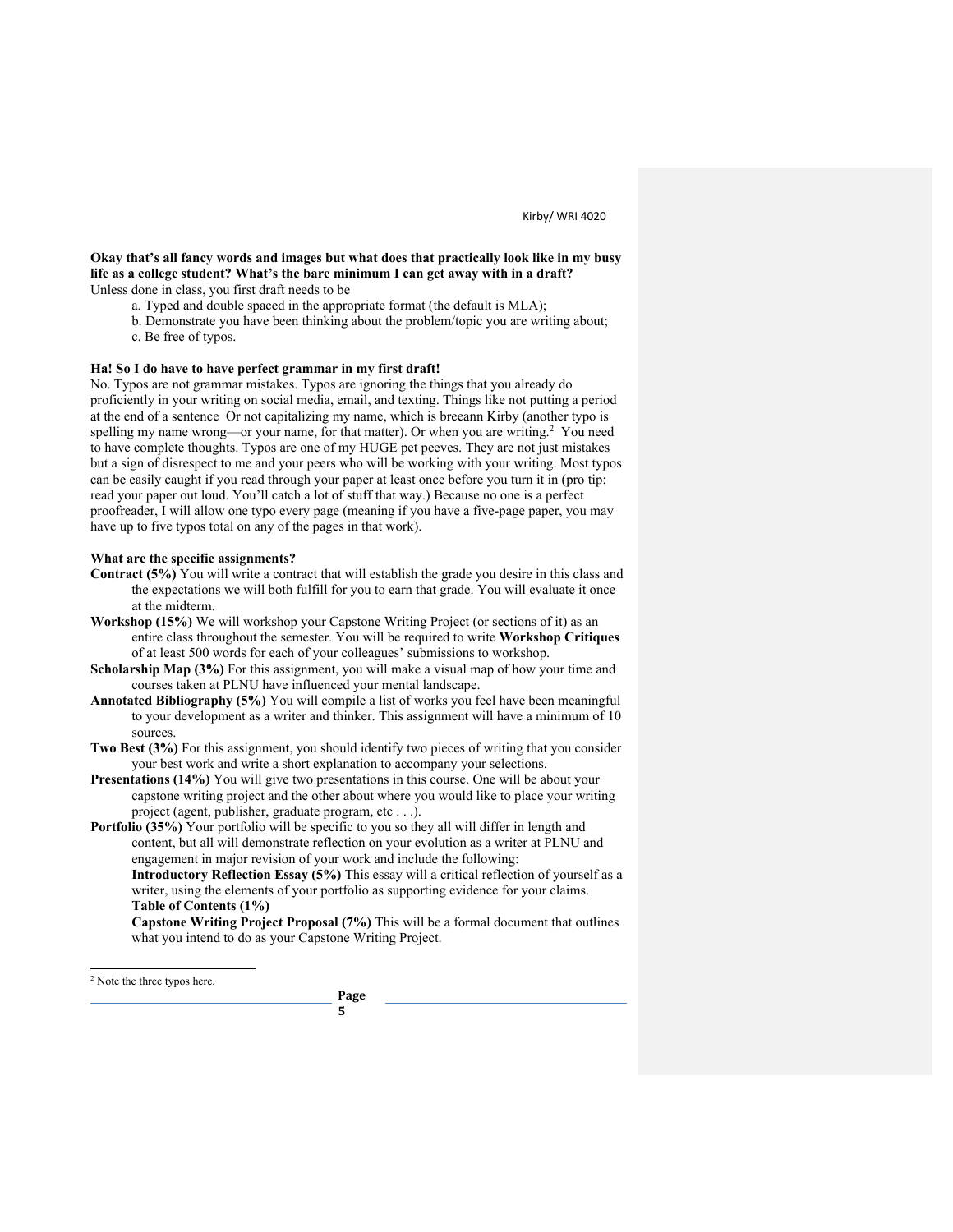**Query Letter for Capstone Writing Project (5%)** This letter will vary depending on whether you are seeking representation, publication, or admission to graduate school. **Three artifacts from your time at PLNU (3%)** These do not need to be revised, but they need to be intentionally chosen to demonstrate your evolution as a writer and thinker at PLNU. You will explain your choices in your Introductory Reflection Essay. **Capstone Writing Project (14%)** This project can be whatever you choose: honors project, novel draft, chapbook of poems, screenplay, or three smaller pieces like magazine articles, short stories, or at least 15 poems. While I'm cool if you want to write something new for this class, I'd advise that you might want to revise work you've already done.

- **Final Reading (10%)** For your final, you will give a public reading from a selection of your Capstone Writing Project.
- **Reading and Discussion (10%):** Because writing is a process, you must engage in that process to get anything out of it; meaning, you must interact with the instructor and the other students in class and via email (when appropriate) as well as engage in the thinking/writing/drafting/revision process. All of you must talk and offer considered feedback in workshops to participate. If you wish to earn your participation grade, you must have a good attitude; you must read all of the readings; and you must speak out. Make it your goal to come up with one good thought for every class and to share it. By doing so, you will be prepared for any reading quizzes I will give. **Also, you must turn off your electronics when you enter the classroom; use of electronics will not be permitted unless you have an academic accommodation.**

Further, sometimes I may SPEAK information in class that is important. It is your responsibility as an active class participant to take notes. I often will use class discussion as a place to clarify how to do a certain writing assignment. This discussion may not appear on Canvas or a PowerPoint presentation. Thus, your taking good notes is important for your success in the class.

Much of the work we will do in this class is cooperative. You should think of all your writing and speaking for and in class as public, not private, discourse. **By continuing in this class, you acknowledge that your work will be viewed by others in the class.**

Respect in class is a must. This classroom is a safe space. As we discuss and analyze works that may address potentially emotional topics, we will encounter many different viewpoints within the class. In order to be a good participant in this class, you must be sensitive to your fellow learners. As we share ideas, personal insults and comments will not be tolerated. I will ask you to leave if you cannot be kind. If you aren't sure how to phrase your opinion, please ask me. The best rule to follow: **be kind.**

*\*For all of these assignments, further instructions will be given on Canvas and/or in class\**

## **How will I know my grade in the class?**

Because writing is a process, I want you to be able to engage in your work, taking the tools you learn from each piece you produce into the next without worrying about how many points you might lose on an individual piece of prose. To eliminate grade anxiety, I've set this course up on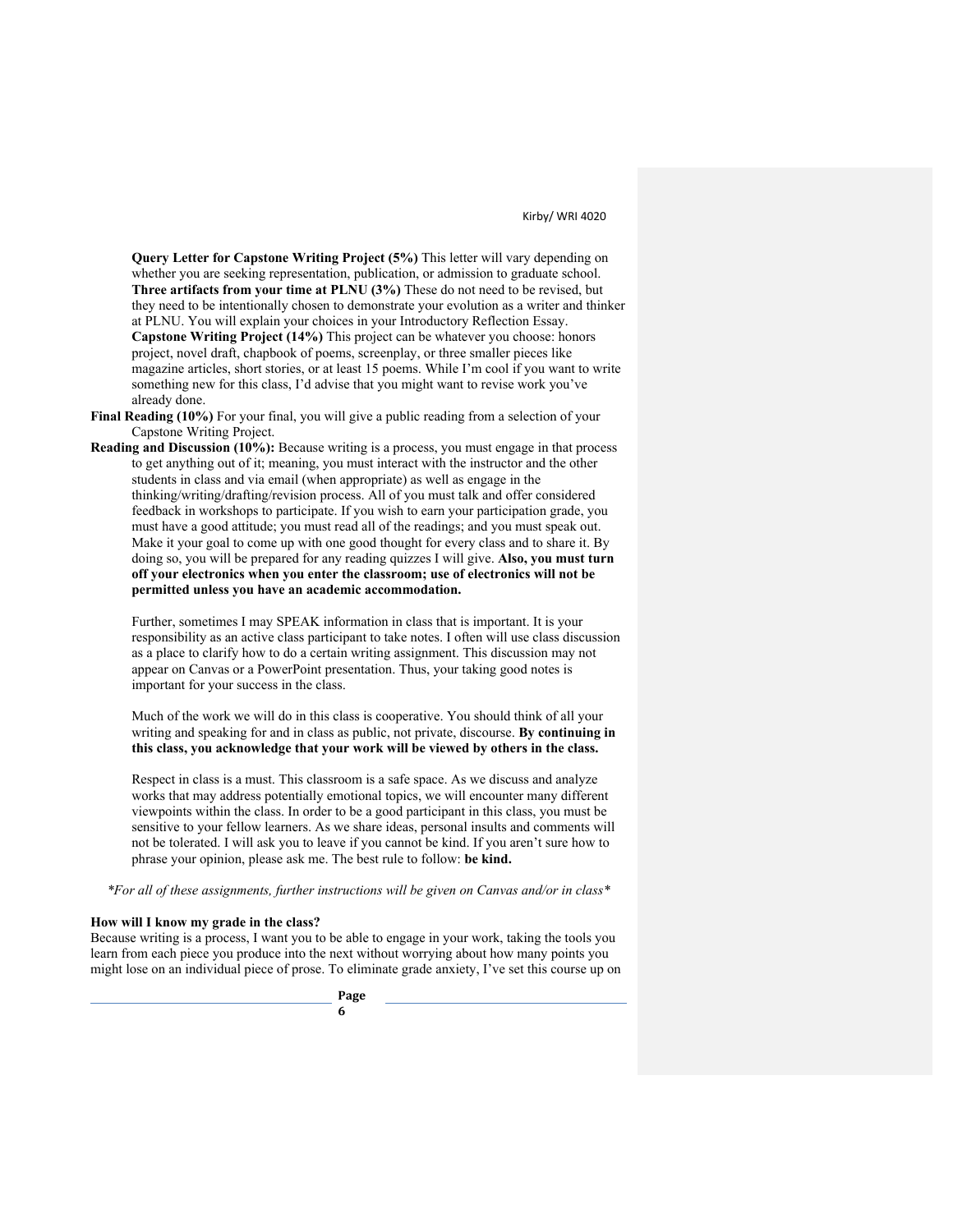a contract grading model. This model means that you can choose which grade you would like to earn right now at the beginning of the semester and then allocate your time wisely to earning that grade. Though you will not get an individual score on your papers, I will give you one opportunity to redo the work if it does not meet contract standards. This redo is due back to me the next day the class meets.

For many of my classes, I give a scaffolding of what an A, B, or C contract should contain. However, this course is a bit different because it is a capstone course so you must complete all the assignments. Therefore, I would like you to devise what you think an A, B, or C contract would look like. If you do have a bit of anxiety about that, I'm thinking that in doing ALL the assignments to an acceptable level, you would earn a B. An A would denote excellence and dedication in the completion of those assignments. For a C grade, I'm willing to meet one-onone and chat about what that contract could look like.

For all grade contracts, you will be an active and positive contributor to our classes, offering a respectful spirit and coming up with insightful ideas and worthwhile feedback.

I will not accept work that does not meet with the quality expected of your stated contract.. If you do not quality work, then I will not accept it. There can be variable effort and quality put in at any contract level. Thus you can earn a minus (-) or a plus (+)—pluses are for B and C contracts only (sorry there are no A+s, but you are all A+ in my heart).

Here's a bit of space for us to discuss what we think is reasonable as a class for various contract parameters: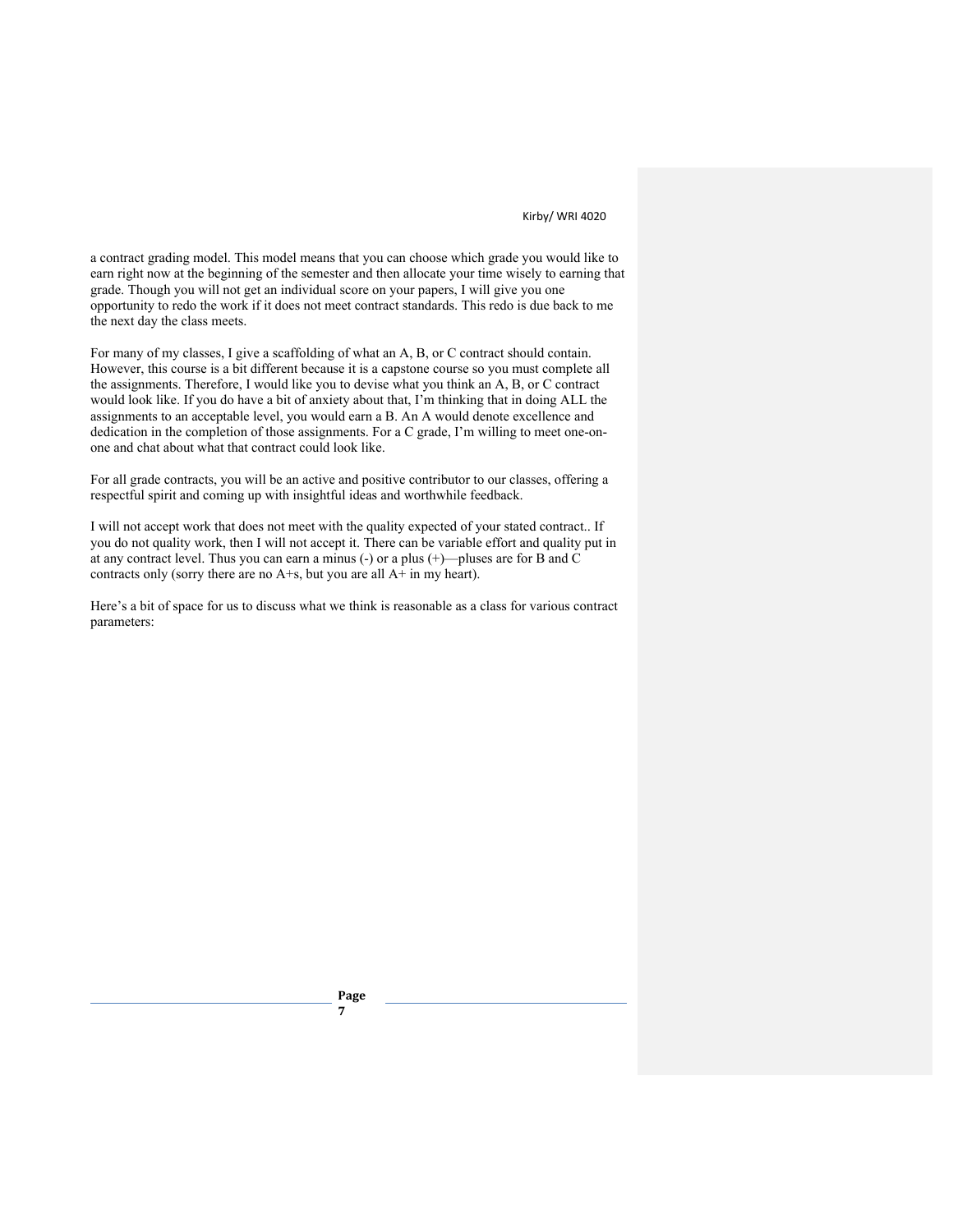## **It's halfway through the semester, and I haven't had any emails from you about my grade. How will I know if I am awesome? Should I be nervous?**

First, you are awesome! Never doubt that. Your grades do not make you an awesome person; how you engage in life does. But I know we all care about grades, so second, if you are doing the assignments according your contract and you have not heard from me about them, it means that you are doing a great job and are on track for your contracted grade. The only time I will initiate contact about your grade is if you are NOT meeting your contract. However, you are always welcome to ask me about your grade or performance in class at any time in the semester.

| 93-100 Percent |
|----------------|
| 90-92          |
| 89-88          |
| 87-83          |
| 82-80          |
| 79-78          |
| 77-73          |
| 72-70          |
| 69-68          |
| 67-63          |
| 62-60          |
| Below 60       |
|                |

### **Will you assign extra credit?**

During a given semester, opportunities for extra credit may arise. These assignments are often difficult. These tasks give you a chance to make up elements of our contract; therefore, they require *extra* effort.

## **How do I contact you?**

At the top of the syllabus, all of my contact information is listed. In the subject line of your email, please indicate WRI 4020. If you don't, I will sweetly remind you to format your email correctly.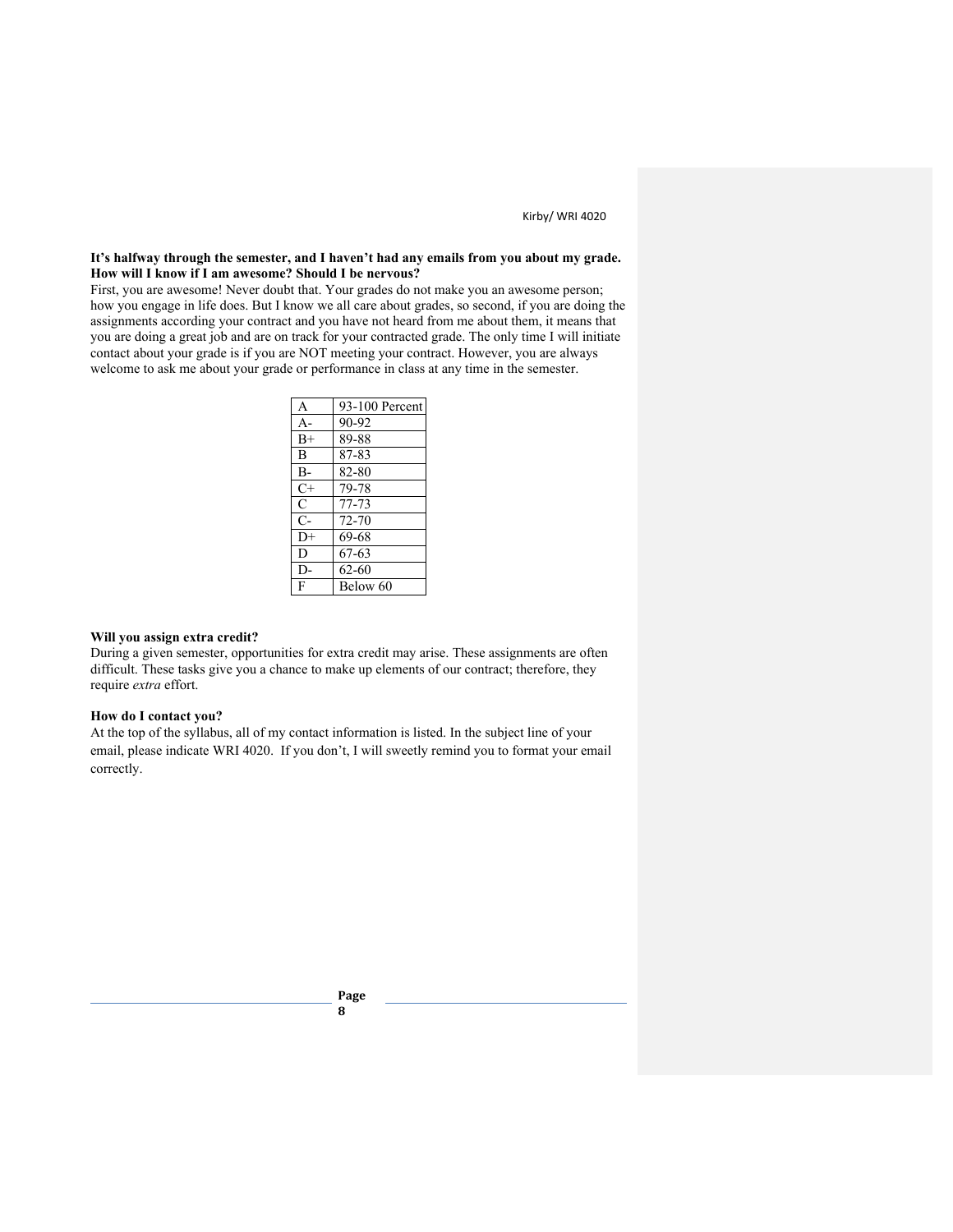## **INCOMPLETES AND LATE ASSIGNMENTS**

### **What if I turn in a late assignment?**

All assignments are to be submitted/turned in by the beginning of the class session when they are due—including assignments posted in Canvas. Incompletes will only be assigned in extremely unusual circumstances.

That said, sometimes life happens. If you turn in a late assignment, you risk negating your contract. We will talk about this further as a class. Here is a space for you to make notes on what we decide:

## **What if you don't accept an assignment?**

If your assignment does not meet the standard of our contract, I will hand it back to you. You will then have until the next class period to revise it to meet contract.

#### **What if I don't turn in an assignment at all?**

I will still like you. However, failing to do assignments (or adequately revising any ones I request) will result in a voided contract and a letter grade of D or F for the course. Of course, you should chat with me about any circumstances that maybe had you miss an assignment because we may be able to revise your contract to a satisfactory end.

## **PLNU ATTENDANCE AND PARTICIPATION POLICY**

#### **What if I have to miss a class?**

You must attend class to pass the class. However, I do understand that emergencies do come up. If you do choose to miss class, you are responsible for the material covered and assignments given/due. You must get this information from another *student* (not your instructor). Class work is a privilege for those students who choose to come to class. They may decide to share what we did with you if you ask nicely. Also, you must be prepared for the next class you attend. "I didn't know what to do because I missed last class" is not an acceptable excuse.

As PLNU notes,

*Regular and punctual attendance at all classes is considered essential to optimum academic achievement. If the student is absent from more than 10 percent of class meetings, the faculty member can file a written report which may result in de-enrollment.*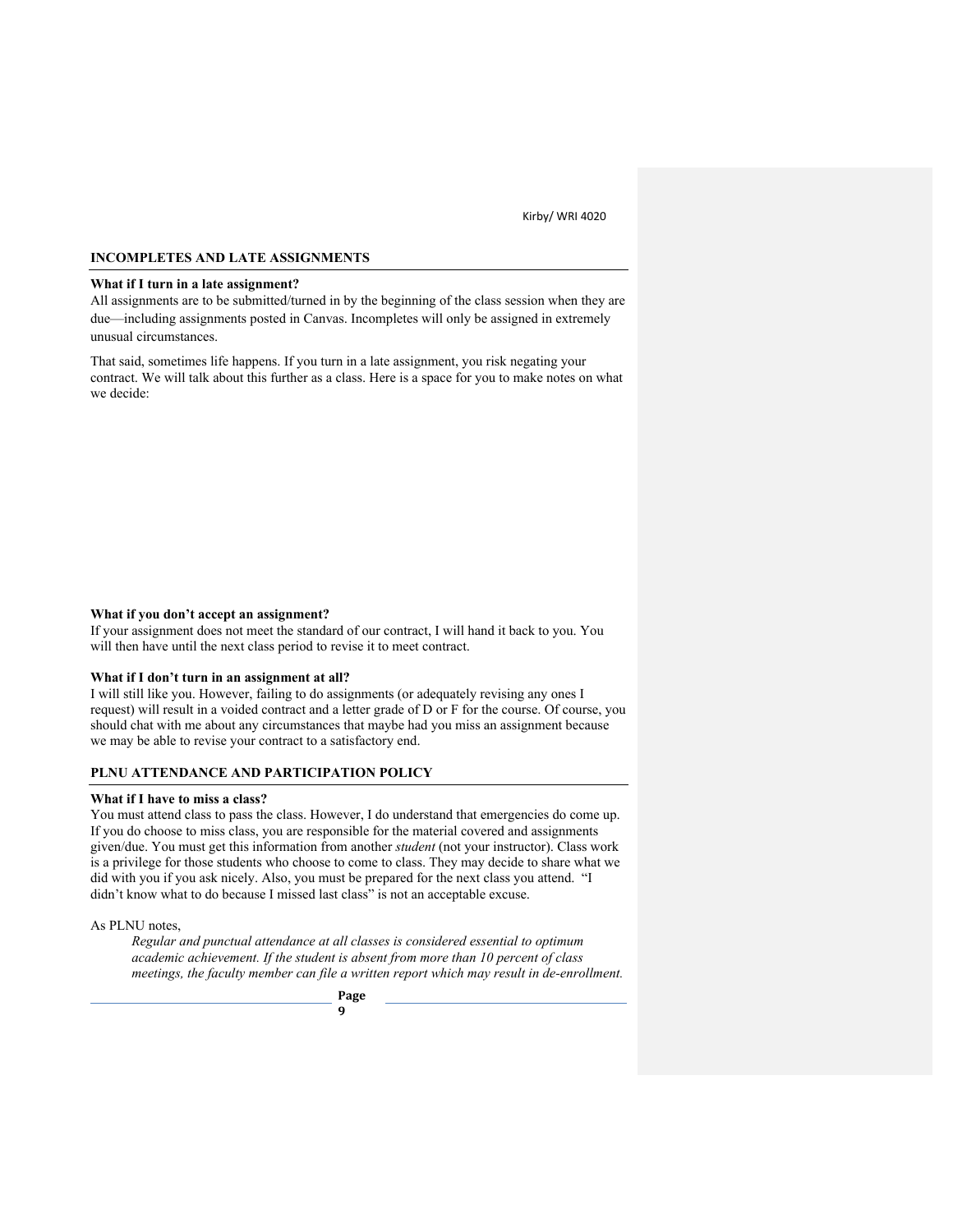*If the absences exceed 20 percent, the student may be de-enrolled without notice until the university drop date or, after that date, receive the appropriate grade for their work and participation.* 

See **Academic Policies** in the Undergraduate Academic Catalog.

You may be absent **three class sessions without question**. Wise students will not use up allowable absences early-on for fickle purposes, however. A total of four **absences** may result in a letter's reduction in the course grade. A total of six absences may result in failure of the course. Three times of arriving late or exiting class early will equal one absence. You should not depend on doctors' or deans' excuses to bail you out. The built-in allowances are there to cover such needs, so plan carefully and do not use up your allowed absences early in the semester. **Please talk to me and e-mail me about extended illness, emergencies and absence for official university business.** Students in traveling groups that **represent the university** should meet with me during the first week of classes to review the group's travel schedule and its impact in WRI 4020. Students who are absent from six class sessions within the first five weeks (without legitimate reasons communicated promptly to the professor via e-mail) should expect to be **automatically and officially de-enrolled** from the course. I warn students via e-mail of impending de-enrollment after five absences.

Distracting and disruptive behavior will be considered an absence.

### **FINAL EXAMINATION POLICY**

Successful completion of this class requires taking the final examination **on its scheduled day**. The final examination schedule is posted on the Class Schedules site. No requests for early examinations or alternative days will be approved.

#### **PLNU ACADEMIC HONESTY POLICY**

### **What if I want to use other people's writing in my writing?**

As Solomon wisely noted, "There is nothing new under the sun." Thus, it is perfectly okay to reference other texts (written or visual) in your own writing. However, you must give credit to any ideas or sentences that are not originally yours or aren't common knowledge. To omit doing this action is an act of plagiarism. Writing is often collaborative, and writers share and borrow from each other all the time (just as I did from other PLNU faculty when I wrote this syllabus). There are ways to do this that are acceptable (such as taking suggestions from a professor or a peer), but there are also ways to use other people's ideas or words in a way that is considered plagiarism (such as passing off somebody else's work—even just a sentence—as your own). We will discuss this further in class.

Plagiarism of any kind will not be tolerated. Any word or idea that is not your own must be cited correctly. As explained in the University Catalog,

*Students should demonstrate academic honesty by doing original work and by giving appropriate credit to the ideas of others. Academic dishonesty is the act of presenting information, ideas, and/or concepts as one's own when in reality they are the results of another person's creativity and effort. A faculty member who believes a situation*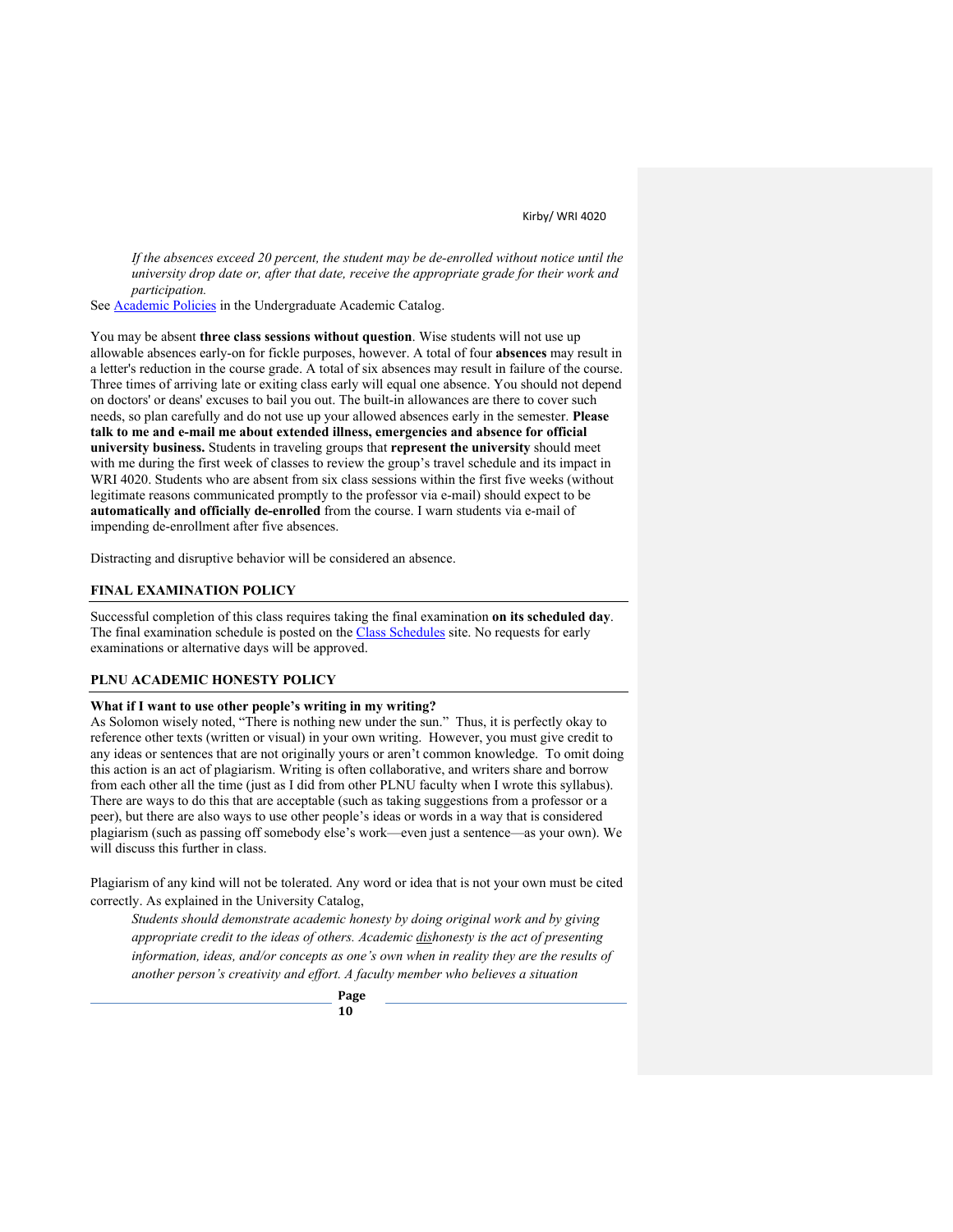*involving academic dishonesty has been detected may assign a failing grade for that assignment or examination, or, depending on the seriousness of the offense, for the course. Faculty should follow and students may appeal using the procedure in the university Catalog.*

See Academic Policies for definitions of kinds of academic dishonesty and for further policy information.

If you aren't sure if you are plagiarizing (you sweet, naïve thing), check out the information on the university cheating and plagiarism policy at http://catalog.pointloma.edu/content.php?catoid=8&navoid=864

Or you can visit PLNU's library which also has an excellent tutorial on how to avoid plagiarism.

Finally, you can always talk to me. If you're wondering if you may have paraphrased too closely, be sure to ask before you turn in the assignment. You will not be penalized if you ask first.

## **PLNU ACADEMIC ACCOMMODATIONS POLICY**

#### **What if I need some extra help in your class?**

While all students are expected to meet the minimum standards for completion of this course as established by the instructor, students with disabilities may require academic adjustments, modifications or auxiliary aids/services. At Point Loma Nazarene University (PLNU), these students are requested to register with the Disability Resource Center (DRC), located in the Bond Academic Center. (*DRC@pointloma.edu or 619-849-2486*). The DRC's policies and procedures for assisting such students in the development of an appropriate academic adjustment plan (AP) allows PLNU to comply with Section 504 of the Rehabilitation Act and the Americans with Disabilities Act. Section 504 (a) prohibits discrimination against students with special needs and guarantees all qualified students equal access to and benefits of PLNU programs and activities. After the student files the required documentation, the DRC, in conjunction with the student, will develop an AP to meet that student's specific learning needs. The DRC will thereafter email the student's AP to all faculty who teach courses in which the student is enrolled each semester. The AP must be implemented in all such courses.

If students do not wish to avail themselves of some or all of the elements of their AP in a particular course, it is the responsibility of those students to notify their professor in that course. PLNU highly recommends that DRC students speak with their professors during the first two weeks of each semester about the applicability of their AP in that particular course and/or if they do not desire to take advantage of some or all of the elements of their AP in that course.

> **This syllabus is a contract. If you continue in this course, then you agree to comply with the class policies as stated here.**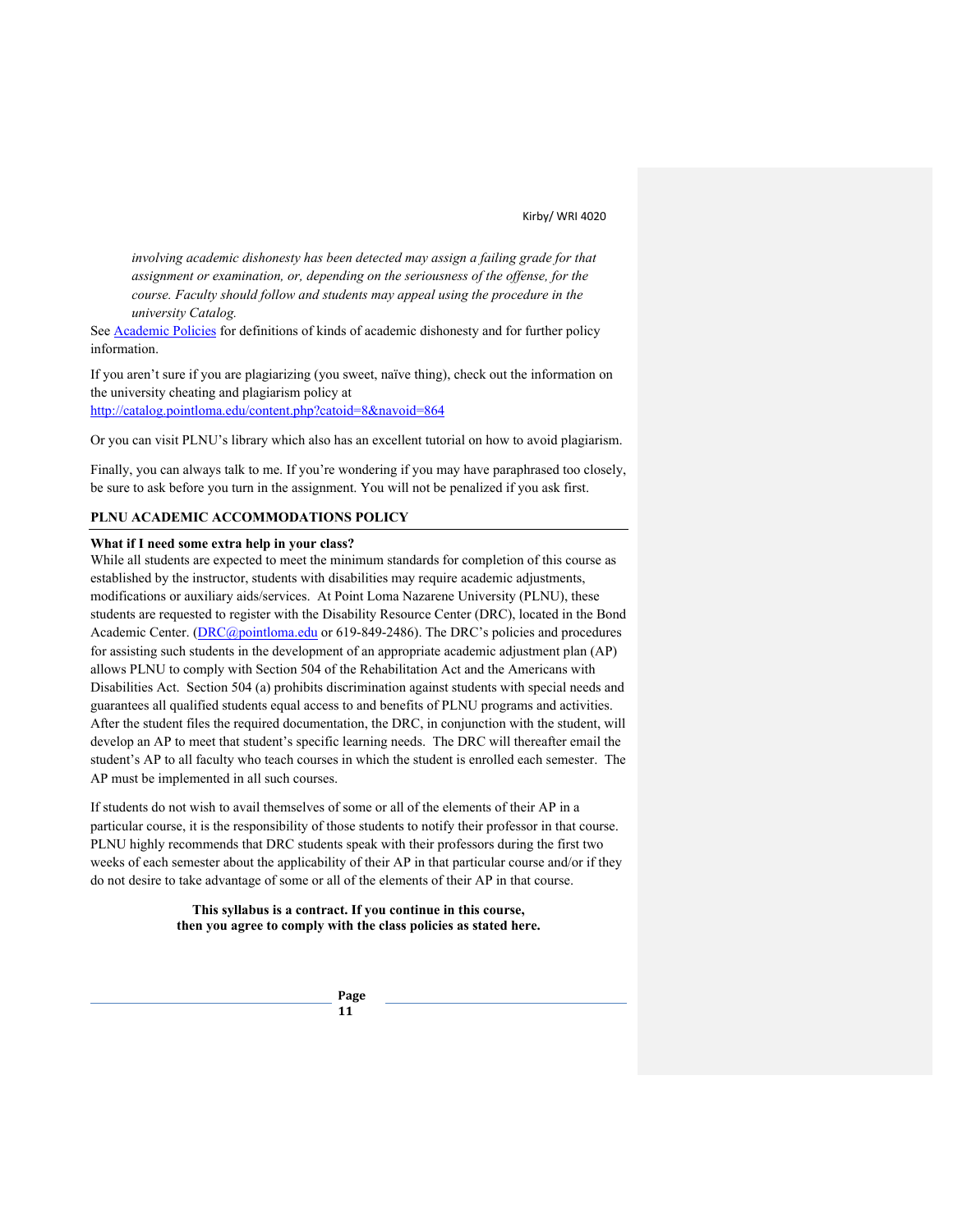m do some of the map

## **COURSE SCHEDULE AND ASSIGNMENTS**

**Schedule**<sup>3</sup> \*Subject to Change as needed to facilitate course goals.\* \*\*Readings and assignments are due on the date listed.\*\* \*\*\**BW* denotes readings from *The Business of Being a Writer.*\*\*\*

|                   | Week 1                                                                       |                                                                             |
|-------------------|------------------------------------------------------------------------------|-----------------------------------------------------------------------------|
| 16 January        | Syllabus/Getting to Know You                                                 | <b>Commented [b1]:</b> What does A work look like? What does a              |
|                   |                                                                              | writing prof do? What are my credentials.                                   |
|                   | Week 2                                                                       | Maybe do the self interview in class here                                   |
| 21 January        | BW "Introduction," "Can You Make a Living as a Writer," "The Art of          |                                                                             |
|                   | Career Building"; pp. $1 - 27$                                               | <b>Commented [BK2]:</b> On this day have them do some of the n<br>drafting. |
| 23 January        | BW "Generating Leads, Gaining Exposure," "Pursuing an MFA or Other           |                                                                             |
|                   | Graduate Degree"; pp. $28 - 39$                                              |                                                                             |
|                   | DUE: Scholarship Map                                                         |                                                                             |
|                   | Week 3                                                                       |                                                                             |
| 28 January        | BW "Trade Book Publishing," "Magazine Publishing"; pp. $41 - 63$             |                                                                             |
|                   | <b>DUE</b> : Contract                                                        |                                                                             |
| 30 January        | BW "Online and Digital Media"; pp. $64 - 70$                                 |                                                                             |
|                   | <b>DUE:</b> Annotated Bibliography                                           |                                                                             |
| 31 January        | <b>GO SEE ISABEL ALLENDE</b>                                                 |                                                                             |
|                   |                                                                              |                                                                             |
|                   | Week 4                                                                       |                                                                             |
| <b>4 February</b> | <i>BW</i> "Literary Publishing in the 21 <sup>st</sup> Century"; pp. 71 – 79 |                                                                             |
|                   | BW "Book Publishing: Figuring Out Where Your Book Fits"                      |                                                                             |
|                   | "Understanding Literary Agents"; pp. 81 - 97                                 |                                                                             |
| <b>6 February</b> | $BW$ "Researching Agents and Publishers"; pp. 98 - 105                       |                                                                             |
|                   | <b>DUE:</b> Two Best                                                         |                                                                             |
|                   | Week 5                                                                       |                                                                             |
| 11 February       | Guest: Crystal Ellefsen (author branding and online presence)                |                                                                             |
|                   | BW "Author Platform," "Your Online Presence: Websites, Social Media,         |                                                                             |
|                   | and More"; pp. $171 - 194$                                                   |                                                                             |
|                   | BW "Online Writing and Blogging"; pp. $160 - 170$                            |                                                                             |
|                   | <b>DUE</b> : Proposal                                                        |                                                                             |
| 13 February       | Presentation of Capstone Writing Project                                     |                                                                             |

<sup>3</sup> Note: I reserve the right to change the syllabus as needed to facilitate our course goals. You will receive notification of these changes; after which time, you are responsible for required material.

Disclaimer: This class is taught at the college level; therefore, reading materials may be adult and/or controversial in connotation and/or denotation. The purpose of presenting such material is to expose you to various viewpoints viewpoints that will act as sources for discussions. For this reason, no alternate materials will be provided.

Final Disclaimer: You will write A LOT. Writing is a muscle that must be exercised. Every week, there will be a writing assignment of at least 1 to 3 pages.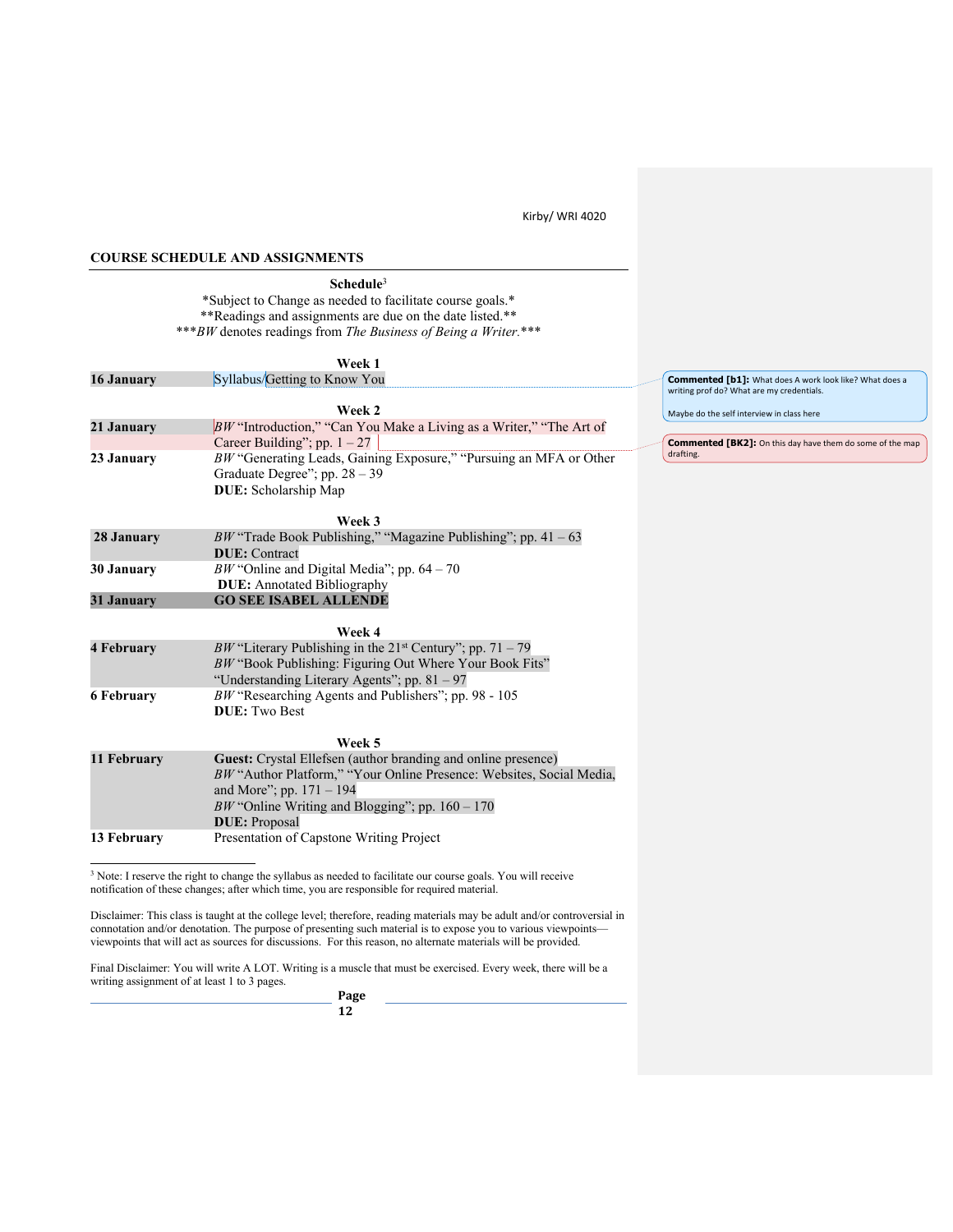**DUE:** Draft 1; submit via Canvas (<10K words)

|                    | Week 6                                                                                                             |  |  |  |
|--------------------|--------------------------------------------------------------------------------------------------------------------|--|--|--|
| <b>18 February</b> | <b>WORKSHOP 1</b>                                                                                                  |  |  |  |
| 20 February        | <b>WORKSHOP 1</b>                                                                                                  |  |  |  |
|                    |                                                                                                                    |  |  |  |
|                    | Week 7                                                                                                             |  |  |  |
| 25 February        | NO FORMAL CLASS; WE WILL SEE SONIA NAZARIO                                                                         |  |  |  |
|                    | BW "Teaching and Online Education," pp. $239 - 244$                                                                |  |  |  |
| 26 February        | BW "Memberships, Subscriptions, and Paywalls"; $257 - 260$<br><b>GO SEE PICO IYER</b>                              |  |  |  |
| 27 February        | NO FORMAL CLASS; WE WILL SEE ALICE WALKER                                                                          |  |  |  |
|                    | BW "Advertising and Affiliate Income," "Pursuing a Publishing Career,"                                             |  |  |  |
|                    | "Corporate Media Careers"; pp. 261 - 275                                                                           |  |  |  |
|                    | DUE: Draft 2; submit via Canvas (<15K words)                                                                       |  |  |  |
|                    |                                                                                                                    |  |  |  |
|                    | Week 8                                                                                                             |  |  |  |
| 3 March<br>5 March | <b>WORKSHOP 2</b>                                                                                                  |  |  |  |
|                    | Guest: Kirstin Imani Kasai (Big 5 and small press publishing)<br>BW "Working With Your Publisher"; pp. $128 - 136$ |  |  |  |
|                    | BW "Publishing Short Stories, Personal Essays, or Poetry"; pp. 143 - 149                                           |  |  |  |
|                    | DUE: Questions for Kirsten Imani Kasai                                                                             |  |  |  |
|                    |                                                                                                                    |  |  |  |
|                    | Week 9                                                                                                             |  |  |  |
| $9 - 13$ March     | <b>SPRING BREAK – NO CLASS</b>                                                                                     |  |  |  |
|                    | Week 10                                                                                                            |  |  |  |
| 17 March           | Guest: Geoff Ledford (freelancing)                                                                                 |  |  |  |
|                    | $BW$ "Traditional Freelance Writing"; pp. 150 - 159                                                                |  |  |  |
|                    | BW "Starting a Freelance Career," "Freelance Editing and Related                                                   |  |  |  |
|                    | Services"; pp. 223 - 238                                                                                           |  |  |  |
|                    | <b>DUE:</b> Questions for Geoff Ledford                                                                            |  |  |  |
| 19 March           | <b>WORKSHOP 2</b>                                                                                                  |  |  |  |
|                    |                                                                                                                    |  |  |  |
| 24 March           | Week 11<br>Guest: Mat Raney (self publishing)                                                                      |  |  |  |
|                    | $BW$ "Self-Publishing"; pp. 137 - 142                                                                              |  |  |  |
|                    | BW "Contests, Prizes, Grants, Fellowships," "Crowdfunding and                                                      |  |  |  |
|                    | Donations"; pp. 245 - 256                                                                                          |  |  |  |
|                    | <b>DUE: Questions for Mat Raney</b>                                                                                |  |  |  |
| 26 March           | TBD                                                                                                                |  |  |  |
|                    | Week 12                                                                                                            |  |  |  |
| 31 March           | BW "Book Queries and Synopses," "The Nonfiction Book Proposal";                                                    |  |  |  |
|                    | pp. $106 - 116$                                                                                                    |  |  |  |
|                    | <b>DUE: Draft Query Letter</b>                                                                                     |  |  |  |
|                    |                                                                                                                    |  |  |  |
| Page<br>13         |                                                                                                                    |  |  |  |
|                    |                                                                                                                    |  |  |  |